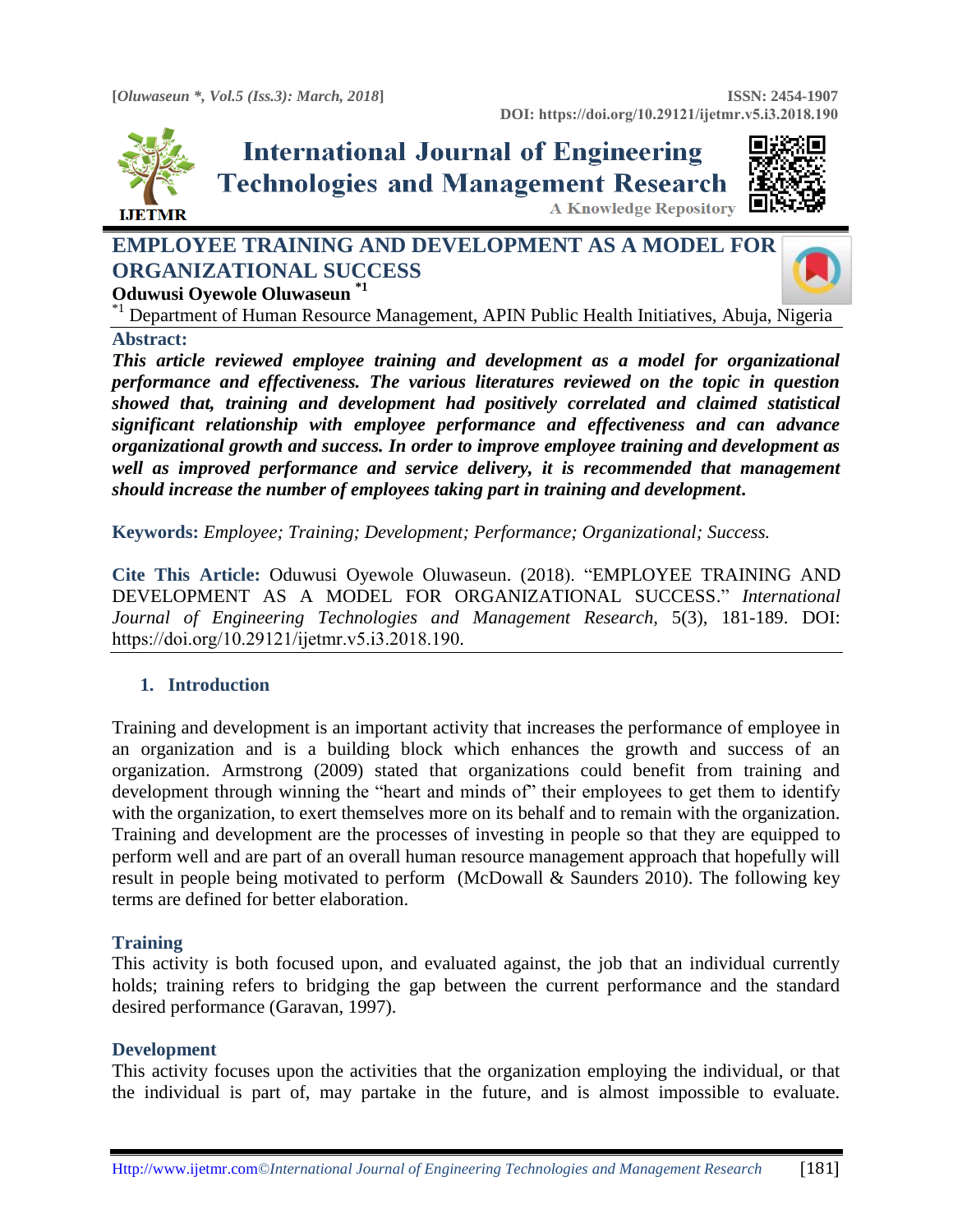Antonacopoulou (2000), defined development as the capacity and capability building on an employee and thus as of whole organization, to meet the standard performance level.

#### **Training and Development**

This can be described as "an educational process that involves the sharpening of skills, concepts, changing of attitude and gaining of more knowledge to enhance the performance of employees". Human resource management regards training and development as a function concerned with organizational activity aimed at bettering the job performance of individuals and groups in organizational settings. It is an attempt to improve current or future employee performance by increasing an employee's ability to perform through learning, usually by changing the employee's attitude or increasing his or her skills and knowledge." Employee performance depends on many factors like job satisfaction, knowledge and management but there is relationship between training and performance (Chris, 2010).This shows that employee performance is important for the performance of the organization and training and development is beneficial for the employee to improve.

Despite great roles of training and development in organizational growth and success, many organizations lack basic skills that will encourage the growth and success of their organization by training and developing of employee. According to [Chiaburu & Teklab \(2005\)](http://journals.sagepub.com/doi/full/10.1177/2158244011433338), job training and development is a complicated matter and has been the focus of much of the training literature.

This study therefore reviewed relevant articles on the impact of training and development as a model for organizational growth and development.

## **2. Theories on Training and Development**

Cole (2002), defined training as a learning activity directed towards the acquisition of specific knowledge and skills for the purpose of an occupation or task. The focus of training is the job or task for example, the need to have efficiency and safety in the operation of particular machines or equipment, or the need for an effective sales force to mention but a few. According to Garavan (1997) and Berge *et al*. (2002) training is the planned and systematic modification of behavior through learning events, activities and programs which results in the participants achieving the levels of knowledge, skills, competencies and abilities to carry out their work effectively. Chris (2010), asserted that employee performance depends on many factors like job satisfaction, knowledge and management but there is relationship between training and performance indicating that employee performance is important for the performance of the organization in which training & and development is beneficial for the employee to improve training performance.

If employees are to experience flexibility and effectiveness on the job, they need to acquire and develop knowledge and skills, and if they are to believe that they are valued by the organization they work for, then they need to see visible signs of management's commitment to their training and career needs (McDowall and Saunders, 2010). To enhance job performance, training skills and behaviours have to be transferred to the workplace, maintained over time, and generalized across contexts [\(Holton & Baldwin, 2000\)](http://journals.sagepub.com/doi/full/10.1177/2158244011433338).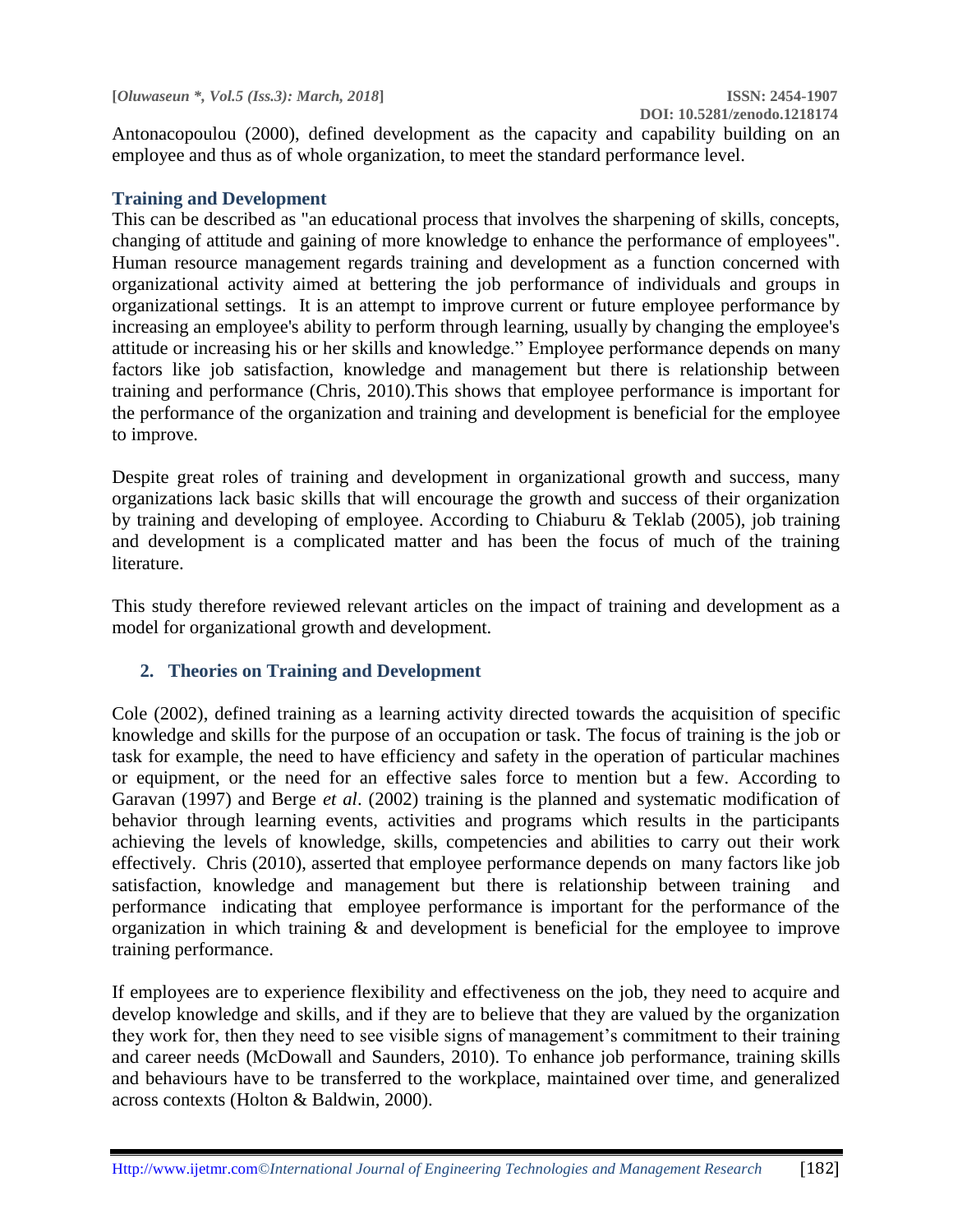**[***Oluwaseun \*, Vol.5 (Iss.3): March, 2018***] ISSN: 2454-1907**

Most employers consider employee training as a costly and unimportant expense to their companies. Job satisfaction is a pleasurable or state of positive emotion resulting from a positive appraisal of the job or job experiences [\(Locke, 1976\)](http://journals.sagepub.com/doi/full/10.1177/2158244011433338). Tsai, *et al*[., \(2007\)](http://journals.sagepub.com/doi/full/10.1177/2158244011433338), suggests that commitment results from adequate training and development for successful job completion and an increase in job performance.

The latter have their uses, but I always urge people to think of work-based action first." This is not the case because there are many benefits accrued to both the organization and the individual employee with this venture. Impacting your workers with the skills necessary to get the job done will boost their job morale and fewer mistakes will be made. Untrained personnel may be more costly than even the wages paid to them due to the mistakes they could easily make.

Braga (1995), affirms that training delivery style is a very important part of training and development and also found 59.0% of respondents cited demonstration or onsite coaching the most frequent method of training facilitation techniques. This find was in line with Braga found most of the research participants reported they were attended on job (demonstration) training, which help to transform it into practice.

Knowing that they are cared about investing in, employees will tend to work harder in order to reciprocate the favour. Hard work eventually leads to more returns, and this might be in terms of production or even profit margins. Trained personnel will also ask for less help, ultimately improving their own efficiency further. Employee training and development gives the workforce a good chance to realize their potential and eventually work at their highest level. When an employer realizes the potential in a staff member, and then sends that employee to class to improve his or her skills, the trained staff will be more willing to work at their best level of ability. Maximizing the potential of the workforce has a direct positive impact on the business or organization's profit levels. A trained employee can handle more responsibilities than before due to their newly acquired know-how, which in-turn, improves their versatility. Proficiency in a particular area might even reduce chances of equipment breakdowns as a result of human error, and therefore also reduce the cost of repairs.

Imparting skills to employees is also another tactic of retaining your skilled workforce. A workforce that has been trained by the company will feel as part of the company family. They will feel happier in their jobs and valued by their employer, and therefore will be more likely to stay within the firm. A trained staff will develop a sense of self-worth and dignity as they will view themselves as more valuable to the organization, which will eventually culminate in higher job satisfaction. The retention of trained staff will not only reduce the high cost of recruiting new staff but also have a positive impact on production.

The business industry is very competitive and this is partly due to the advancements in technology. To remain in fair competition in the market, a firm needs to have skilled and trained workers who are familiar with both the changes in technology and the changing tastes of the consumers. Training personnel in these new areas will improve the company's strength in market presence.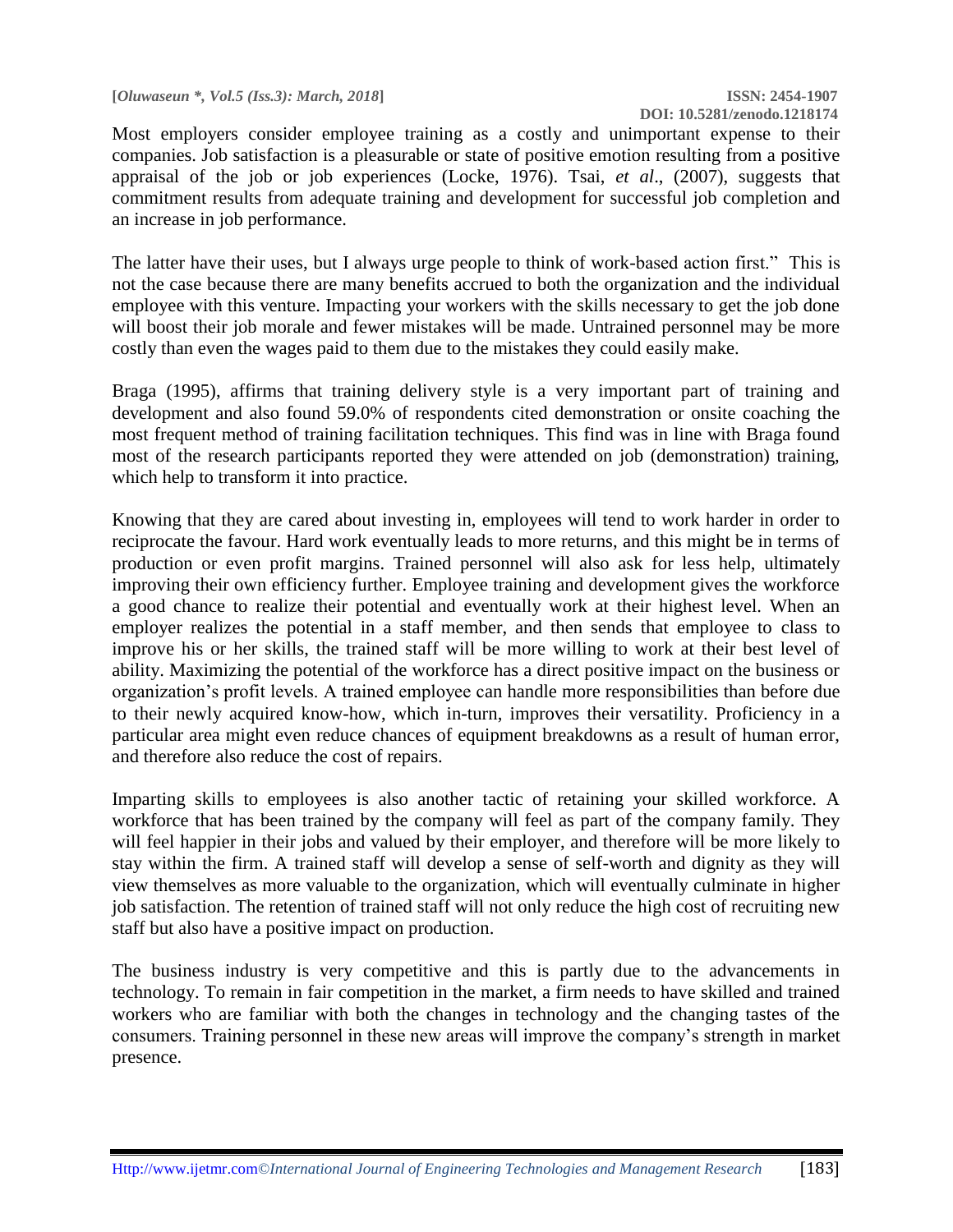Employee training and development is essential for every organization's success as it ensure that skills, abilities and knowledge levels of the employee are being According to Blain (2009), research shows that 44% of employees receive job-related technical skills training and 33% receive information technology (IT) skills training. 18% of employees have undertaken sales related training in the past year, while 25% have undertaken personnel development skills training, 21% management skills training and 15% leadership skills development.

Training and development activities in which employees had participated bring new potentials of employees in performing task and resulted in employee effectiveness. The finding was in line with the principles of Cole (2002) suggestion on purpose of facilitating training as it was to create a learning media directed towards the acquisition of specific knowledge and skills for the purpose of an occupation or task. There are a variety of reasons for employee training and development, including (but not limited to):

- On boarding new hires
- Individual employee development plans, where you are training to fill a skill or knowledge gap, address a performance issue, or prepare the employee to take on greater managerial and/or leadership responsibilities
- Succession planning, where you have identified high-potentials and are grooming the next generation of leaders
- Addressing technology changes and providing the skills and knowledge needed to leverage new and emerging technologies
- Addressing legal and/or regulatory issues and changes
- Helping your team address a range of issues and opportunities around growth and change, including helping the team and organization respond and adapt to structural change in the economy.

Organizations should develop a solid organizational training and development plan that includes a selection of public, open-enrolment, programs of choice for employees' individual learning needs and custom in-house training for team training and development needs.

## **2.1. Rationale for Training and Development**

Staff training is an element in raising morale because it sounds out people for possible future promotions. It is important to train and develop each employee so far as possible even if that means running the risk of losing them to other organizations. This growing awareness of the importance of training and development over the past decades is also supported by reports that employees were spending more in aggregate terms on these activities.

Technological developments and organizational change have gradually caused some employers to realize that success lie in the skills and abilities of their employees thus this means considerable and continuous investment in training and development. This has been brought to light by the rise in human resources management, with its emphasis on the importance of people and the skills they possess in enhancing organizational efficiency. Such human resource management concepts such as "commitment" to the company and the growth in the "quality" movement have promoted senior management teams to realize the increased importance of training, employee development and long term education intended to mean basic instruction in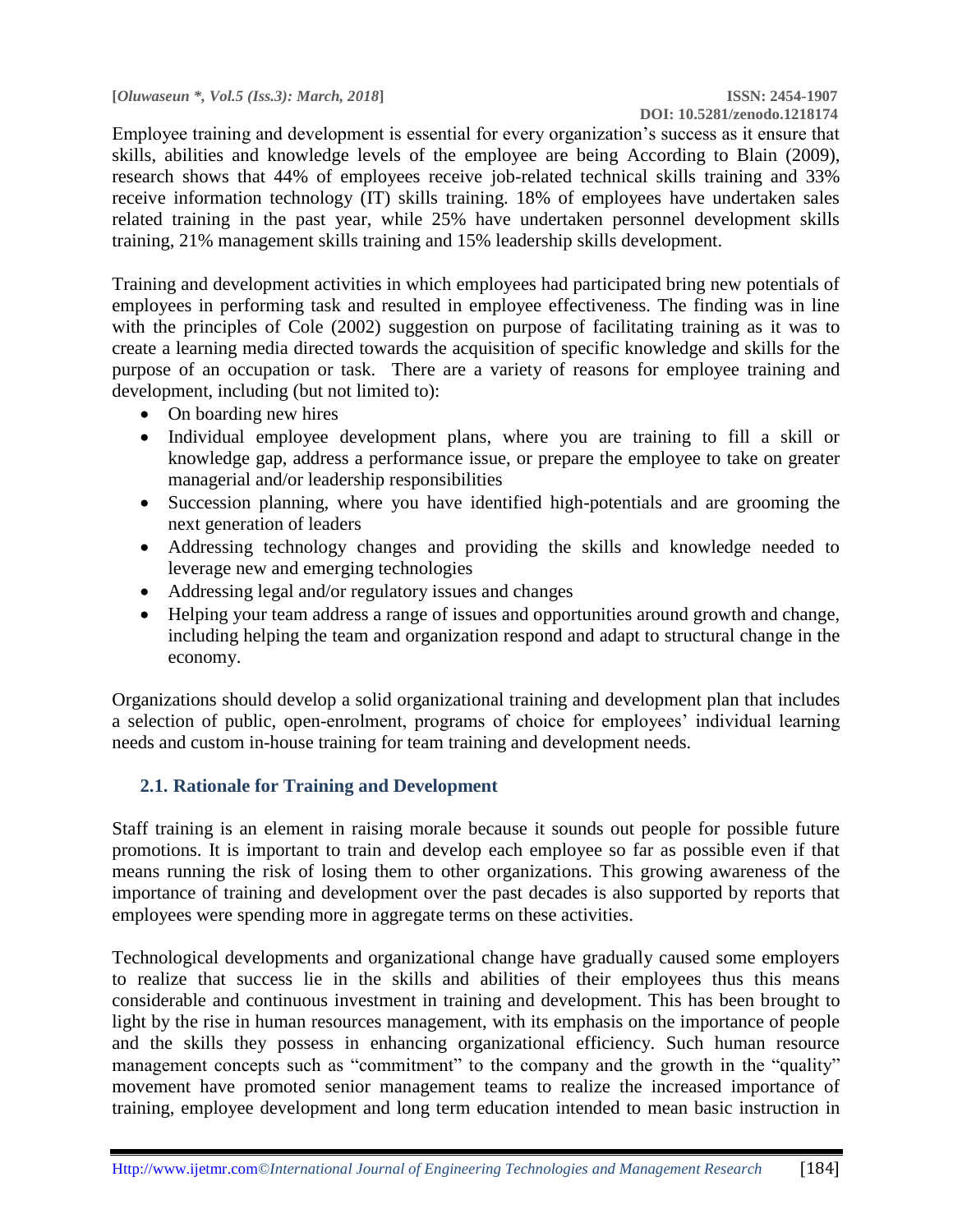knowledge and skills designed to enable people to make the most of life in general. There has also been increased recognition of the need to complement the qualities of employees with the needs of the organization. Such concepts require not only careful planning but also greater emphasis on employee development.

#### **2.2. Communication and Proficiency**

[Cheng and Ho \(2001\)](http://journals.sagepub.com/doi/full/10.1177/2158244011433338) indicate that adequate training and development produces marked improvements in employee communication and proficiency of performances as well as extending retention time. Moreover, when programs target communication skills with coworkers, there are significant increases in profit as well as a greater number of reported positive working relationships that are formed. Employees with good communication skills gather more information concerning procedures and technologies related to job performances, thus assuming greater accountability and subsequent responsibility, both of which effect improve proficiency [\(Adams, 1989;](http://journals.sagepub.com/doi/full/10.1177/2158244011433338) [Gordon, 1977\)](http://journals.sagepub.com/doi/full/10.1177/2158244011433338). Also, training and education have been shown to have a significant positive effect on job involvement, job satisfaction, and organizational commitment [\(Karia & Asaari, 2006\)](http://journals.sagepub.com/doi/full/10.1177/2158244011433338).

#### **2.3. Attitudes in Training on Attitude**

According to [Ahmad and Karia \(n.d.\),](http://journals.sagepub.com/doi/full/10.1177/2158244011433338) the relationship between training and attitude as it relates to working with others. Employees with positive attitudes become stakeholders in the process and job accomplishment is of a higher priority. Furthermore, successful organizations achieve a partnership between workers and management. The partnership includes participation in teamwork activities and continuous learning application. The reported findings further suggest that an employee's participation in decision making and problem solving develops organizational trust [\(Anschutz, 1995\)](http://journals.sagepub.com/doi/full/10.1177/2158244011433338).

## **2.4. Employee Capacity Building as Model for Organizational**

Learning, training and development can have two meanings for the employees. It can be perceived as an intrinsic motivator, as they support employees' growth, learning and development. It can also be an extrinsic motivator, because they give employees more tools they can use during their work for achieving their goals (Bakker and Leiter, 2010). Moreover, in the survey conducted by Paradise (2008), employees ranked quality of workplace learning opportunities as the first factor influencing their engagement, therefore management of organizations should help employees updating their experience and increasing their knowledge and skills through giving appropriate trainings. Generally it is understood that when employees get to know more about their job, their confidence increases there by being able to work without much supervision from their immediate managers which in turn builds their self-efficacy and commitment.

## **3. Benefits of Training and Development**

Some of the key benefits for organizations that make employee training and development a priority as suggested by *Antunka, Napoleon* include the following: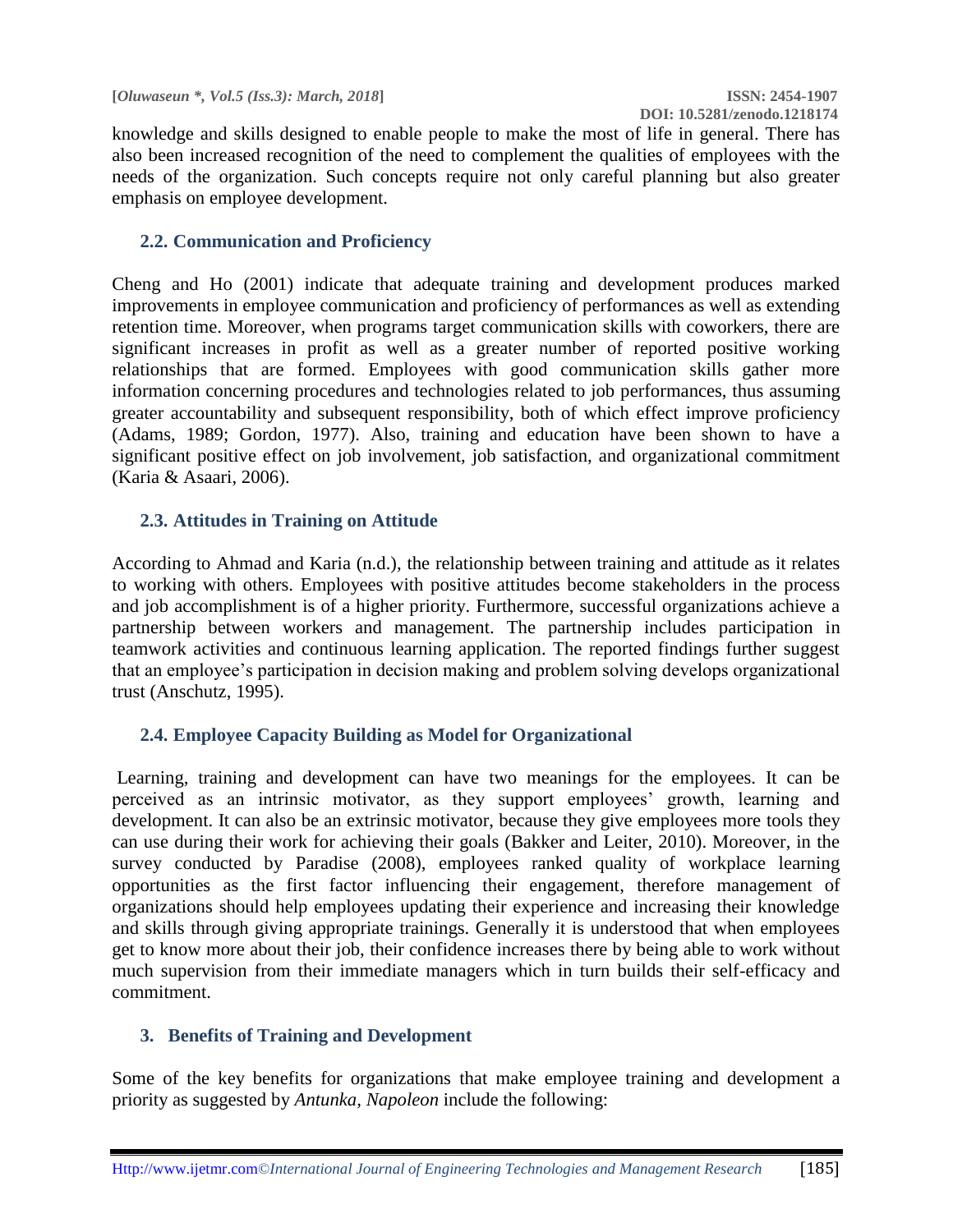**[***Oluwaseun \*, Vol.5 (Iss.3): March, 2018***] ISSN: 2454-1907**

#### **3.1. Increased Productivity**

Timely and relevant training helps boost productivity. By closing skills, knowledge and performance gaps, and arming your employees with new ideas, best practices and skills that they can put into practice in their jobs right away, their competence, ability and confidence levels increase. As a result, these employees are able to make better decisions, and do their jobs smarter and more efficiently.

#### **3.2. Return on Investment (ROI)**

By making training and development a strategic priority of the organization, and implementing it in a thoughtful and deliberate manner, a company can benefit from measurable ROI. You can measure for impact, for qualitative and quantitative ROI, and there are various ways to do so. For example, you can do pre- and post-training assessments and measure the improvement; you can then translate this into financial return when you calculate the value of saved time, increased productivity, increased sales. It is important for organizations to view training and development as an investment, not an expense, and to leverage training and development for the achievement of business/organizational goals. Investment in employee training and development should be regarded as a capital investment where you will look for ROI.

#### **3.3. Increased Employee Satisfaction and Retention**

Investing in employees training and development enables employees feel more connected, valued, accountable, focused, and part of the team. And while we cannot expect any employee to stay with an organization for their entire career - nor do we necessarily want them to - it has been proven to increase employees' sense of loyalty and decrease turnover. Most people, by nature, want to learn new things, expand their knowledge base and skills set, and grow as professionals. Most people do want to be able to advance in their careers. When the organization has invested in their development, both the company and the individual can reap great rewards. Not only can training and development is a tool for filling knowledge and skills gaps, but also a mechanism for rewarding employees who are high-potentials, high-achievers.

The sub text of all training and development - particularly in-house (custom) programs - is always teambuilding. These initiatives tend to bring employees closer together, strengthen culture, and help individual team members identify new partners, collaborators, mentors and subject-matter experts within the organization (Richard, 2007).

#### **3.4. Nurturing Organizational Learning Culture**

It is important to foster a learning culture at your organization, one where expectations are clearly set from the outset, and where the benefits for the employee and for the organization are shared. It is also important to be able to point to success stories within the organization, and to always walk the talk.

In order to ensure their success, it is important to have a plan in place for the transfer of knowledge back at the workplace. You can encourage the employee to implement the key things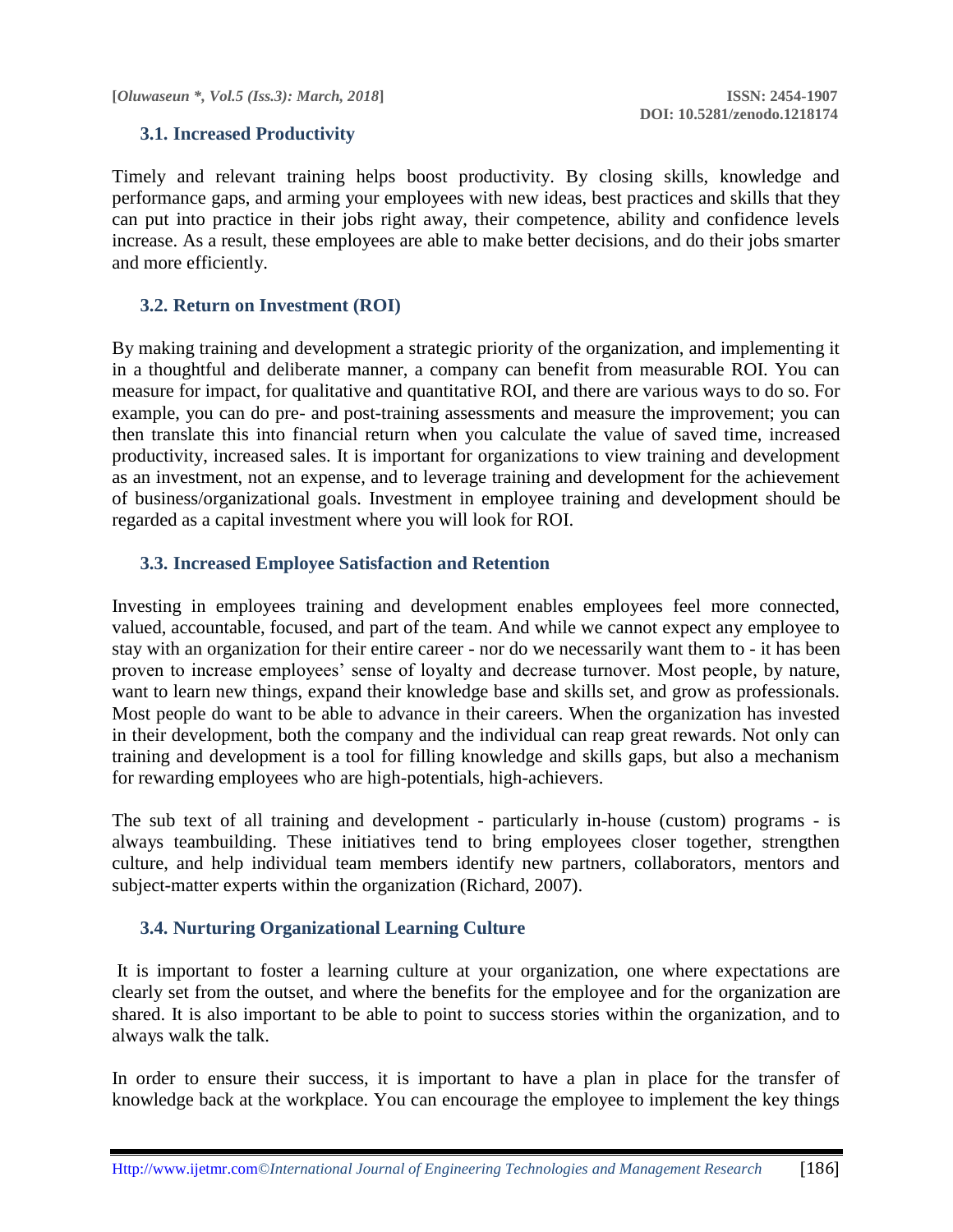they learned right away, and you can create common language and frameworks across your organization by ensuring there is consistency in your training and development approach.

By sending your employees to open enrolment (public) programs where they can network with their peers at different organizations and across industries, they are provided with the forum to test ideas in a safe environment and discuss ideas and best practices that they can bring back to their organization. They should be encouraged to apply these new ideas to their own workplace immediately, and also to share ideas with their teams back at the organization. One way of doing this is to encourage the employee to host a "lunch and learn", where they can present the key take-always to their teammates. This will also help with the transfer of knowledge, as it will help to reinforce a culture of learning and create common language and frameworks for the team.

At the end of the day, it is our employees that are our greatest assets. While we upgrade our plant and equipment, we need to renew individual skills sets, upgrade our teams, and arm them with what they need to know to remain competitive and do their best work. In this increasingly competitive global marketplace, the organizations who invest in employee training and development are the ones who will win.

## **4. Challenges Affecting Training and Development**

Training and development is a challenge as many organizations find it difficult to manage their employee. Appointing a training supervisor/director and forgetting him makes training very difficult which may hinder organizational goal few if any have had a substantial training in him to teach and organize a programme for teaching and to evaluate the outcome of training and development. Some training problems emerge when

It is regarded as an end rather than a means to an end, failure of management to accept responsibility for employee training and development, Lack of knowledge and skill by managers in directing and executing training and development, Lack of information concerning the nature of the training process required, If training sees no reason of learning and mastering his assignment and no provision is made for job advancement and benefits and when there is little or no incentive to learn the job ahead. The attitudes of top management staff are crucial to the success of a training and development programme and could make training when their responsibilities are neglected.

## **5. Conclusion and Recommendation**

In order to improve employee training and development and improved performance and service delivery, management should increase the number of employees taking part in training and development. This can be done by providing incentives that may motivate employees to take part in training and development programs.

Incentives that could motivate employees to take part in training and development include prospect of promotion or the provision of clear hierarchies in the organization so as to indicate where performance is rewarded.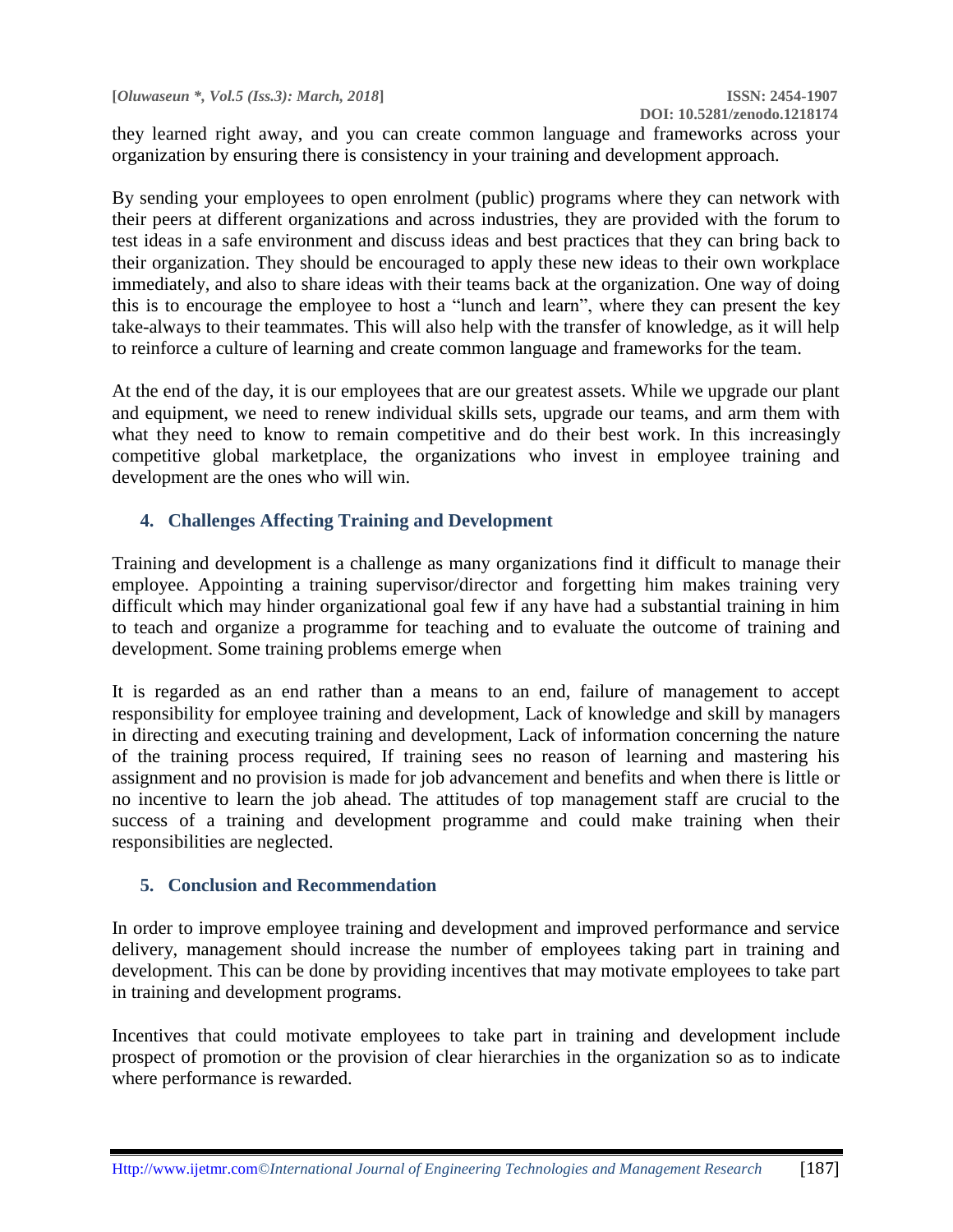The possibility of a salary increase can also be used as a motivating factor to encourage employees to take part in employee training and development programs.

It is necessary for companies who are contention for a fair market presence and competition to offer employee training and development programs to their personnel as it will helps in the business profit margins as well as customer satisfaction.

Access to transfer of information on employee training and development programs can be improved by the responsible authorities. This is important in relation to employee training and development as employees can only take part in employee training and development programs when they have access to information about them.

#### **References**

- [1] Abeba, M. A., Mesele, D. A. and Lemessa, B. (2015). The Impact of Training and Development on Employee Performance and Effectiveness: A Case Study of District Five Administration Office, Bole Sub-City, Addis Ababa, Ethiopia. Journal of Human Resource and Sustainability Studies, 3, 188-202.
- [2] Adams L. (1989). Be your best: Personal effectiveness in your life and your Relationships. New York, NY: Putnam.
- [3] Ahmad Z. A., Karia N. (n.d.). Quality practices that pay: Empowerment and teamwork (School of Management). Malaysian Management Review. Google Scholar
- [4] Anschutz E. E. (1995). TOM American. Bradenton, FL: McGuinn & McGuire. Google Scholar
- [5] Antonacopoulou, E.P. (2000). Employee Development through Self-Development in Three Retail Banks. Personnel Review, 29, 491-508.
- [6] Armstrong, M. (2009) Armstrong's Handbook of Human Resource Management Practice. 11th Edition, Kogan Page Limited, London.
- [7] Bakker, A. B., van Emmerik, I. H., &Euwema, M. C. (2006). Crossover of burnout and engagement in work teams. Work & Occupations, 33, 464-489.
- [8] Berge, Z., Verneil, M.D., Berge, N., Davis, L. and Smith, D. (2002) The Increasing Scope of Training and Development Competency. An International Journal of Benchmarking, 9.
- [9] Blain, J. (2009). Current Learning Trends in Europe and the United States. (online) https://cdns3.trainingindustry.com/media/2505191/cegoscurrent%20learning %20trends%20in%20europe%20and%20 us
- [10] Cheng E. W. L., Ho D. C. K. (2001). The influence of job and career attitudes on learning motivation and transfer. Career Development International,6, 20-27.
- [11] Garavan, T.N. (1997) Training, Development, Education and Learning: Different or the Same? Journal of European Industrial Training, 21, 39-50.
- [12] Fakhar, U.l. Afaq, A. K. (2008). Case of Pearl Continental hotels in Pakistan, Relationship of training with Employees' Performance in Hoteling Industry.
- [13] Iftikhar, A. and Sirajud, D. G. (2009). Evaluating Training and Development. Medical College and Gomal University, D.I.Khan Pakistan
- [14] Chris Amisano, (2010). How contributer "Relationship between training and employee performance.
- [15] Holton, E. F. and Baldwin T. T. (2000). Making transfer happen: An action perspective on learning transfer systems. Advances in Developing Human Resources, 8, 1-6.
- [16] Karmen, B. (2014). Essential Not Optional: Why Employee Training & Development Matters. Capilano University.